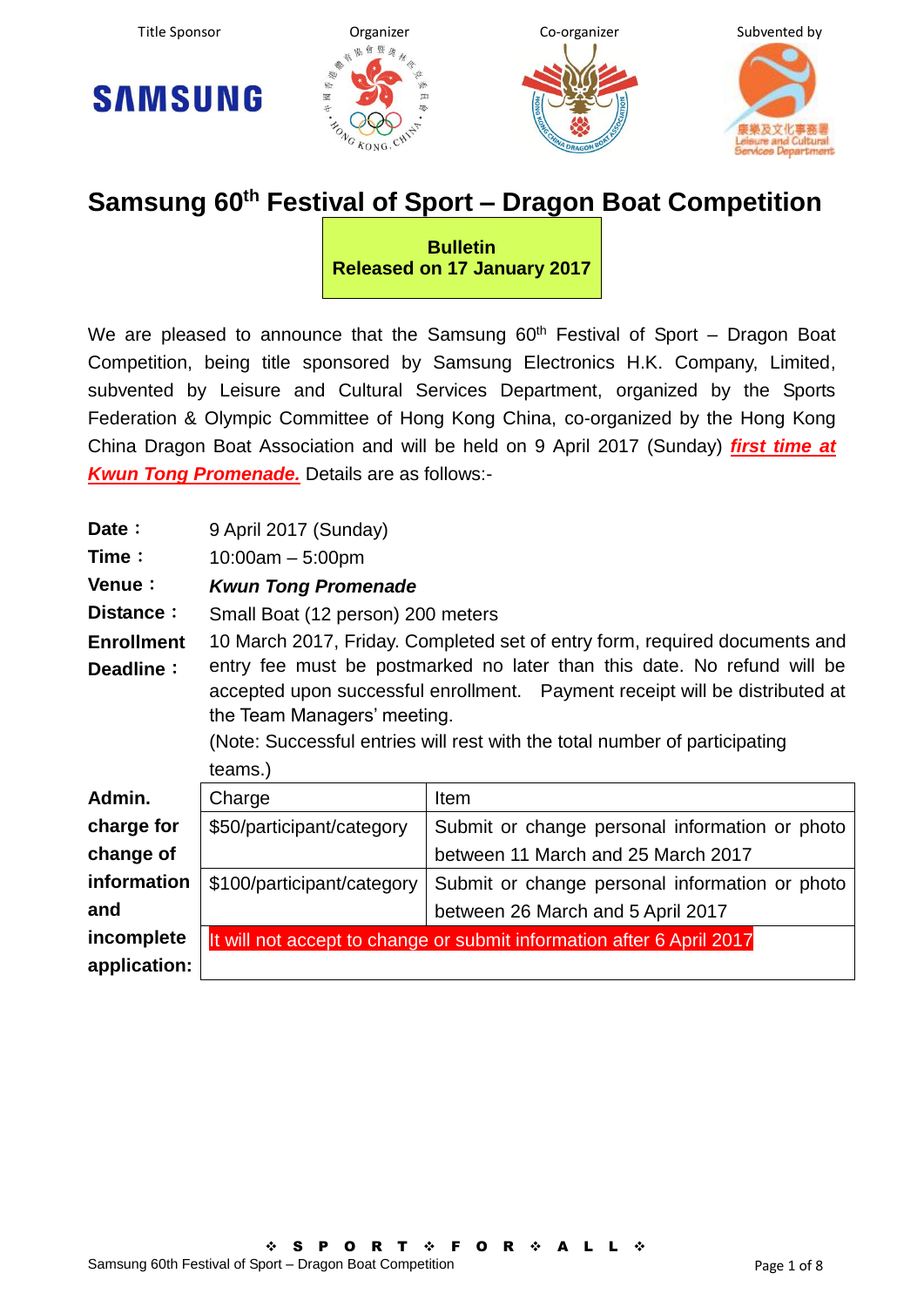







## **Enrollment Procedure**

| <b>Date</b>    | <b>Items</b>                                                           |  |  |  |  |  |
|----------------|------------------------------------------------------------------------|--|--|--|--|--|
| 10 March 2017, | Enrollment deadline                                                    |  |  |  |  |  |
| Friday         |                                                                        |  |  |  |  |  |
| 22 March 2017, | Lane Draw                                                              |  |  |  |  |  |
| Wednesday      | All team representatives are welcomed to attend.                       |  |  |  |  |  |
| 1900hrs.       | Venue: Meeting Room of 1/F Olympic House, So Kon Po, Causeway Bay      |  |  |  |  |  |
|                | Team managers' meeting (Race rules and regulations, race format and    |  |  |  |  |  |
|                | other race arrangement will be announced.)                             |  |  |  |  |  |
| 29 March 2017, | Venue: Meeting Room of 1/F Olympic House, So Kon Po, Causeway Bay      |  |  |  |  |  |
| Wednesday      | All team managers should attend this meeting. Prior notice will not be |  |  |  |  |  |
| 1900hrs.       | issued.                                                                |  |  |  |  |  |
|                | NOTE: All teams must comply with the arrangements announced            |  |  |  |  |  |
|                | at the team managers' meeting.                                         |  |  |  |  |  |
| 9 April 2017,  |                                                                        |  |  |  |  |  |
| Sunday         | Race day, small boat (12 person) 200 meters.                           |  |  |  |  |  |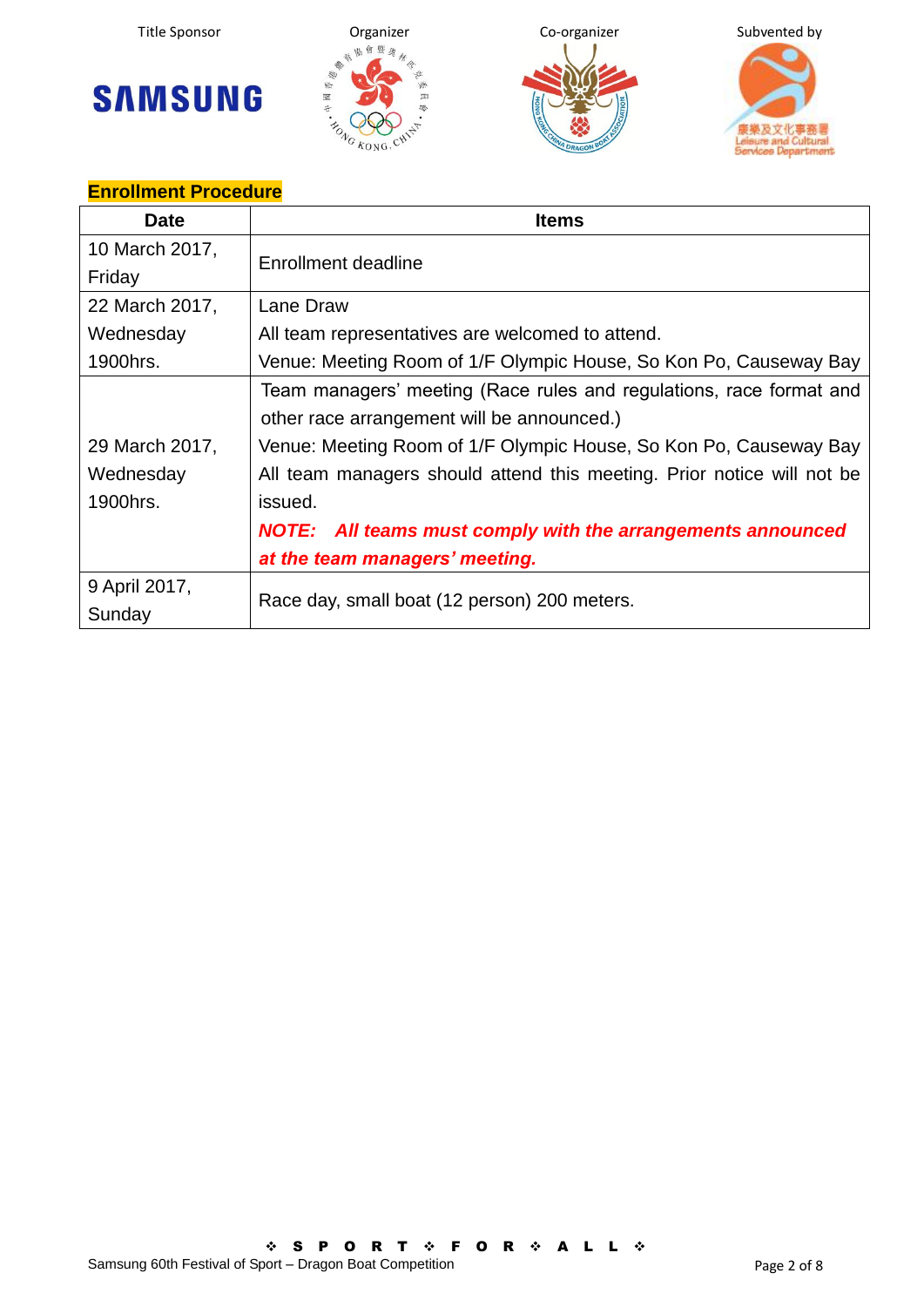







| <b>Event, Category, Entry Requirement, Race Distance and Entry Fee</b> |                                                                                                                                                                                                                                                                                                            |                                                                   |  |  |  |  |  |
|------------------------------------------------------------------------|------------------------------------------------------------------------------------------------------------------------------------------------------------------------------------------------------------------------------------------------------------------------------------------------------------|-------------------------------------------------------------------|--|--|--|--|--|
|                                                                        | Small Boat (12 persons) 200m                                                                                                                                                                                                                                                                               |                                                                   |  |  |  |  |  |
| <b>Category</b>                                                        | <b>Entry requirement</b><br>All athletes must be aged 12 or above on or before 1<br>January 2017;<br>All athletes must swim for at least 50 meters;<br>All athletes must be the athlete card holder.                                                                                                       | <b>Entry fee</b><br>Per entry                                     |  |  |  |  |  |
| Open                                                                   | No gender limitation.<br>$\blacksquare$                                                                                                                                                                                                                                                                    |                                                                   |  |  |  |  |  |
| <b>Women</b>                                                           | Restricted to female paddlers, helm and drummer.<br>п                                                                                                                                                                                                                                                      |                                                                   |  |  |  |  |  |
| <b>Mixed</b>                                                           | Must consist of at least 4 and no more than 6 female<br>$\blacksquare$<br>paddlers;<br>No gender limitation for helm and drummer.                                                                                                                                                                          | Voting member /<br>Ordinary                                       |  |  |  |  |  |
| <b>Senior A</b><br>(O40)                                               | Aged 40 or above on or before 1 January 2017, no<br>limitation for helm and drummer;<br>No gender limitation.                                                                                                                                                                                              | member \$1,200-<br>Others \$1,500-                                |  |  |  |  |  |
| <b>Senior B</b><br>(O50)                                               | Aged 50 or above on or before 1 January 2017, no<br>٠<br>limitation for helm and drummer;<br>No gender limitation.<br>п                                                                                                                                                                                    |                                                                   |  |  |  |  |  |
| Inter-<br>company                                                      | All athletes must be full-time staff of the organization at<br>٠<br>the time the entry form is being submitted, no limitation<br>for helm and drummer;<br>Please submit copies of related Staff ID cards;<br>п<br>No gender limitation.<br>٠                                                               | Voting member /<br>Ordinary<br>member \$1,500-<br>Others \$2,000- |  |  |  |  |  |
| Post-<br>secondary<br>Open                                             | All athletes must be students of respective institutions<br>for at least one month or graduates within three<br>months, no limitation for helm and drummer;<br>Please submit copies of related Student ID cards;<br>No gender limitation.<br>٠                                                             |                                                                   |  |  |  |  |  |
| Post-<br>secondary<br>Women                                            | All athletes must be students of respective institutions<br>п<br>for at least one month or graduates within three<br>months, no limitation for helm and drummer;<br>Please submit copies of related Student ID cards;<br>Restricted to female paddlers and drummer, except<br>٠<br>helm.<br>$\blacksquare$ | Voting member /<br>Ordinary<br>member \$600-<br>Others \$750-     |  |  |  |  |  |
| <b>Junior</b><br>(U23)                                                 | Aged under 23 year ago on or before 1 January 2017,<br>no limitation for helm and drummer.<br>No gender limitation<br>п                                                                                                                                                                                    |                                                                   |  |  |  |  |  |

**\* All team names must start with respective name of HKCDBA voting / ordinary members.**

 $\hat{\phi}$  S P O R T  $\hat{\phi}$  F O R  $\hat{\phi}$  A L L  $\hat{\phi}$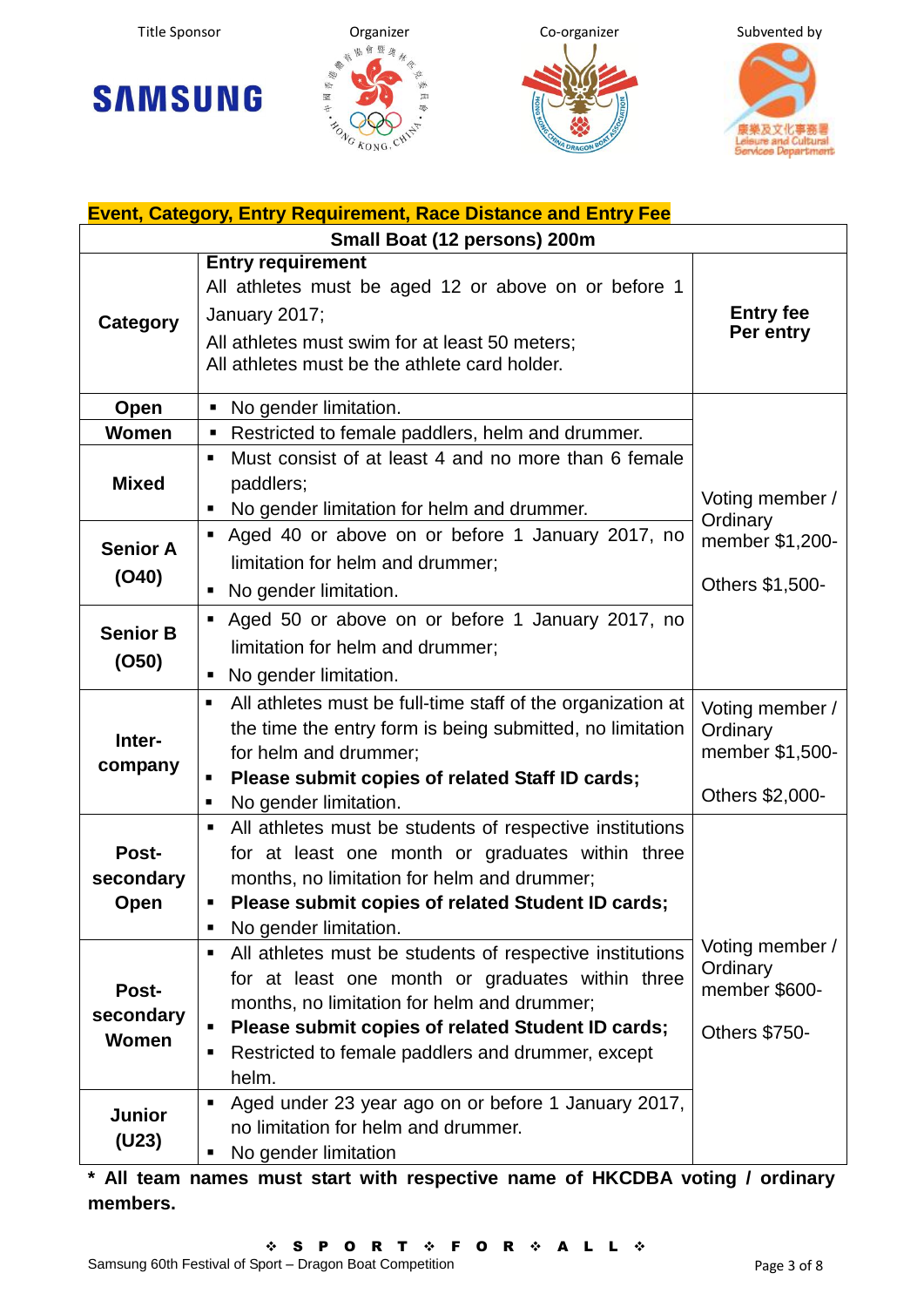







#### **Awards**

Champion, 1<sup>st</sup> runner-up and 2<sup>nd</sup> runner-up of each category will be awarded a Trophy and 18 Medals;

The Fourth to Sixth also will be awarded a Trophy.

#### **Equipment**

All equipment should be provided by HKCDBA:

Athletes can use their own paddles for the race, the requirement of the paddles must comply with 5.2 Amendments for HKCDBA Competition Regulations and Rules of Racing; Athletes can use their own Personal Floatation Device (PFD) for racing, *(except the Inflatable PFD).*

#### **Race Format**

To be announced at the team managers' meeting.

#### **Competitions Regulations and Rules of Racing**

It will be run in accordance to the latest version of Amendments for HKCDBA Competitions Regulations and Rules of Racing and the latest version of IDBF Competitions Regulations and Rules of Racing. Please download from HKCDBA website [www.hkcdba.org.](http://www.hkcdba.org/)

**\*\* All team mangers and athletes should be familiar with the both Competitions Regulations and Rules of Racing.**

#### **Race By-Law**

- 1) All athletes should be holders of valid HKCDBA athlete cards and be able to present the original copies of the cards to the Race Official for the purpose of checking at every race on the race day. For those who are unable to present the HKCDBA athlete cards for any reason, a card replacement charge of HK\$100 will be imposed on the spot.
- 2) Maximum number of athletes in each team should be 20 (i.e. 1 team manager, 1 coach, 1 drummer, 1 helm, 10 paddlers and 6 substitutions).
- 3) There is no limitation on the number of entries for each organization.
- 4) Categories with less than 3 entries may be cancelled.
- 5) Team Manager: each team must have a Team Manager who is required to standby in the Crew Assembly Area, i.e. easily be seen and called by Race Officials, during the time when the team is racing.
- 6) Coach: the coach can also take up the role of a drummer or helm provided that there is clear indication on the crew list (crew registration form).
- 7) Substitution of drummer or helm: anyone on the registered crew list are allowed to act as the backup of the drummer or helm.
- 8) Substitutions: all substitutions should meet the technical entry requirement of their own categories.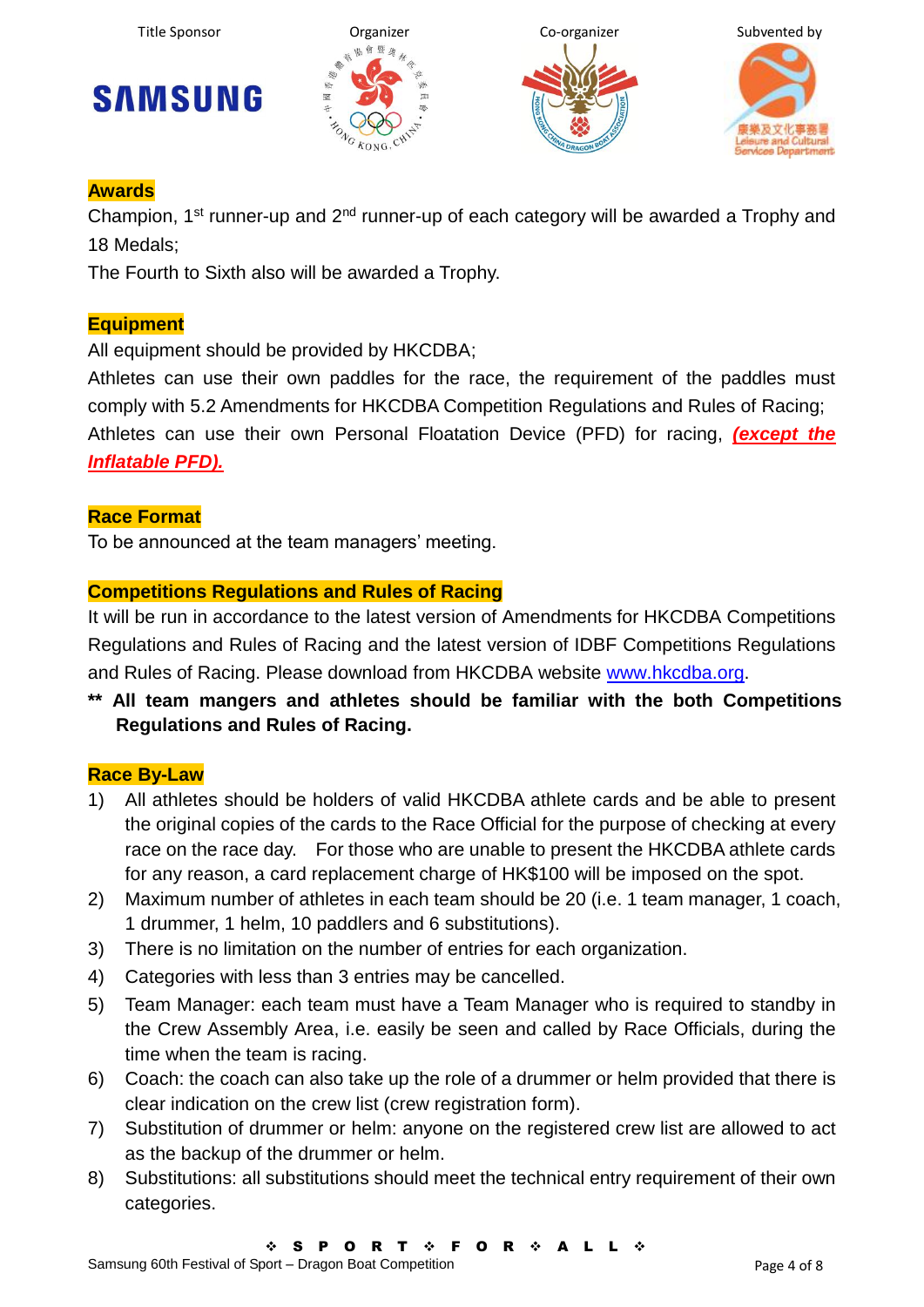







- 9) All athletes are not allowed to represent more than 1 team in each category. That is, sub-teams under the same team name Team A and Team B are regarded as 2 teams in the same category.
- 10) All athletes must be holders of HKID Card and be able to present the **ORIGINAL copy** for onsite identification check in required.
- 11) Entries of Inter-company, Post-secondary Open and Post-secondary Women categories should submit crew identity declaration forms together with copies of respective staff / students ID cards and the entry forms. Athletes of these categories should present the **ORIGINAL copy** of their valid staff / student ID cards for onsite identification check.
- 12) HKCDBA organizing committee reserves the right to refuse any entry into the races at its sole discretion.
- 13) Any team, including Team Manager, Coach, Athletes and Crew Members, who severely contravenes rules and regulations or disciplinary code will be disqualified, and are not entitled for any awards.
- 14) If there is any inconsistency between the English version and Chinese version, the Chinese version shall prevail.
- 15) In case of any dispute, the decision of HKCDBA should be final and reserves the right to revise the race regulations at its sole discretion.

#### **Arrangement Under Inclement Weather**

- 1) If typhoon signal No. 3 or above, red or black rainstorm warning signal is in force at 0700hrs. on the race day, all the races will be cancelled. Entry fee would not be refunded.
- 2) If thunderstorm warning, typhoon signal No. 1, amber rainstorm warning signal is in force on the race day, all teams shall report on time. Cancellation or delay of races is subject to the final decision of organizing committee. All teams should obey the arrangement announced by organizing committee.
- **3)** In case weather condition is getting worse during the races, the organizer reserves the right to cancel or postpone the race. Entry fee would not be refunded.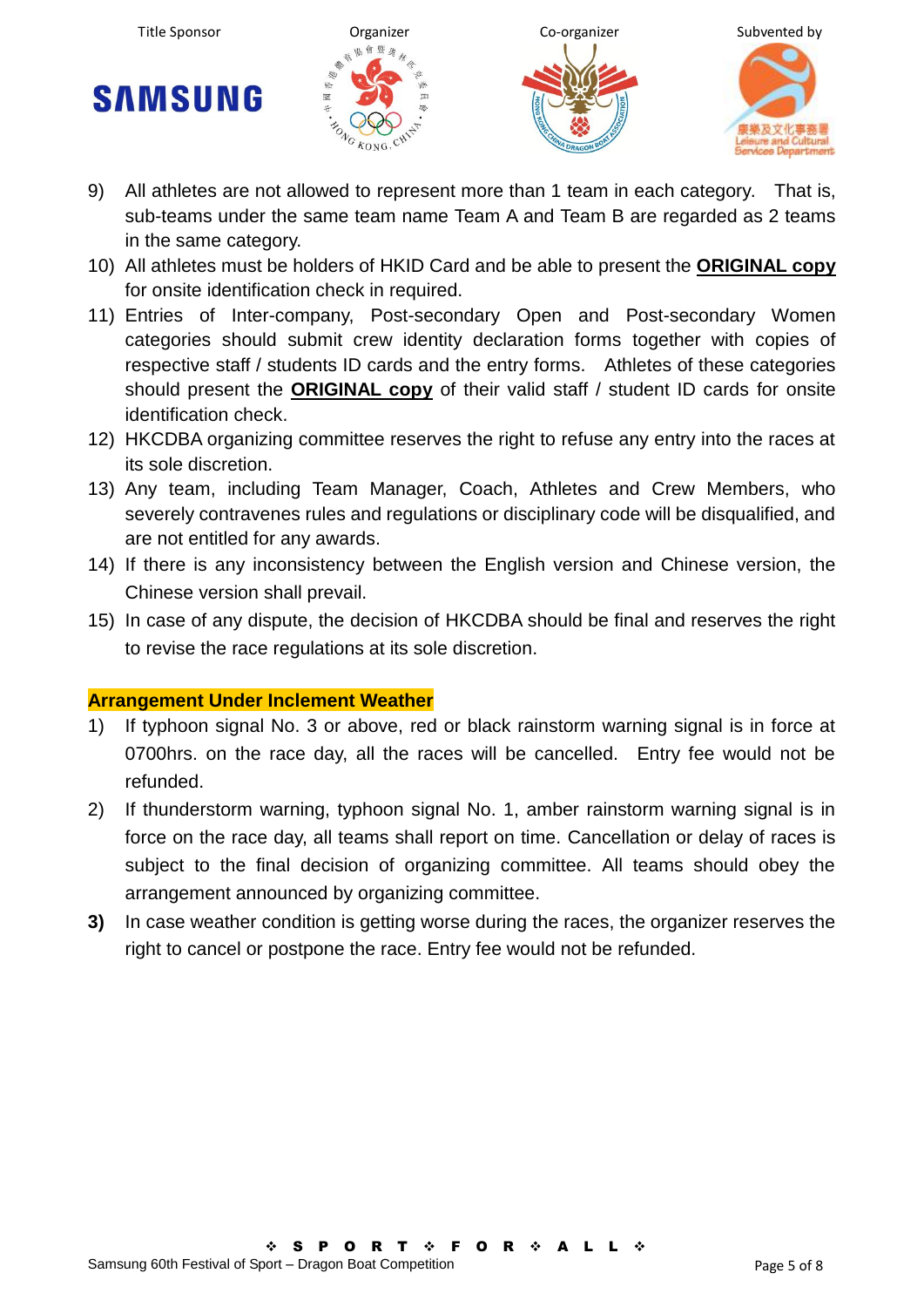







#### **Enrollment method**

Please send the following documents to HKCDBA Secretariat by email / fax / post before deadline:

- 1) Completed "(1) Entry Form & (2) Crew Registration Form / Crew List;
- *2) Entry Fee:*
	- a. Crossed cheque and make the fees payable to "Hong Kong China Dragon Boat Association"; or
	- b. Direct deposit to HSBC A/C 600-650-568-002 (Please state clearly the TEAM NAME.)
- *3) Athlete Registration & Admin. charge for changing information:*
	- a. Crossed cheque; or
	- b. Direct deposit to HSBC A/C 600-650-568-002 (Please state clearly the TEAM NAME.)

#### **Points to note**

- 1. Write down your team name and participated categories at the back of cheques or deposit slips.
- 2. Retain a copy of the cheques or deposit slips for your own record.
- 3. It will be deemed as outstanding payment if there is problem banking in your cheque.

**Postal address:** Room 1032, Olympic House, 1 Stadium Path, So Kon Po, Causeway Bay.

*\*\* All personal data collected will be solely used for the purpose of arranging this event. Please contact the Association should you prefer to get back any documents submitted within one month upon the completion of the event else respective data will be permanently destroyed from the files.*

#### **Enquiry**

Hong Kong China Dragon Boat Association

Tel: (852)2504 8332 Website: [www.hkcdba.org](http://www.hkcdba.org/) Fax: (852)2577 1873 Email: [hkdba@hkolympic.org](mailto:hkdba@hkolympic.org)

We look forward to your joining us for this meaningful event.

Organizing Committee of Samsung 60<sup>th</sup> Festival of Sport – Dragon Boat Competition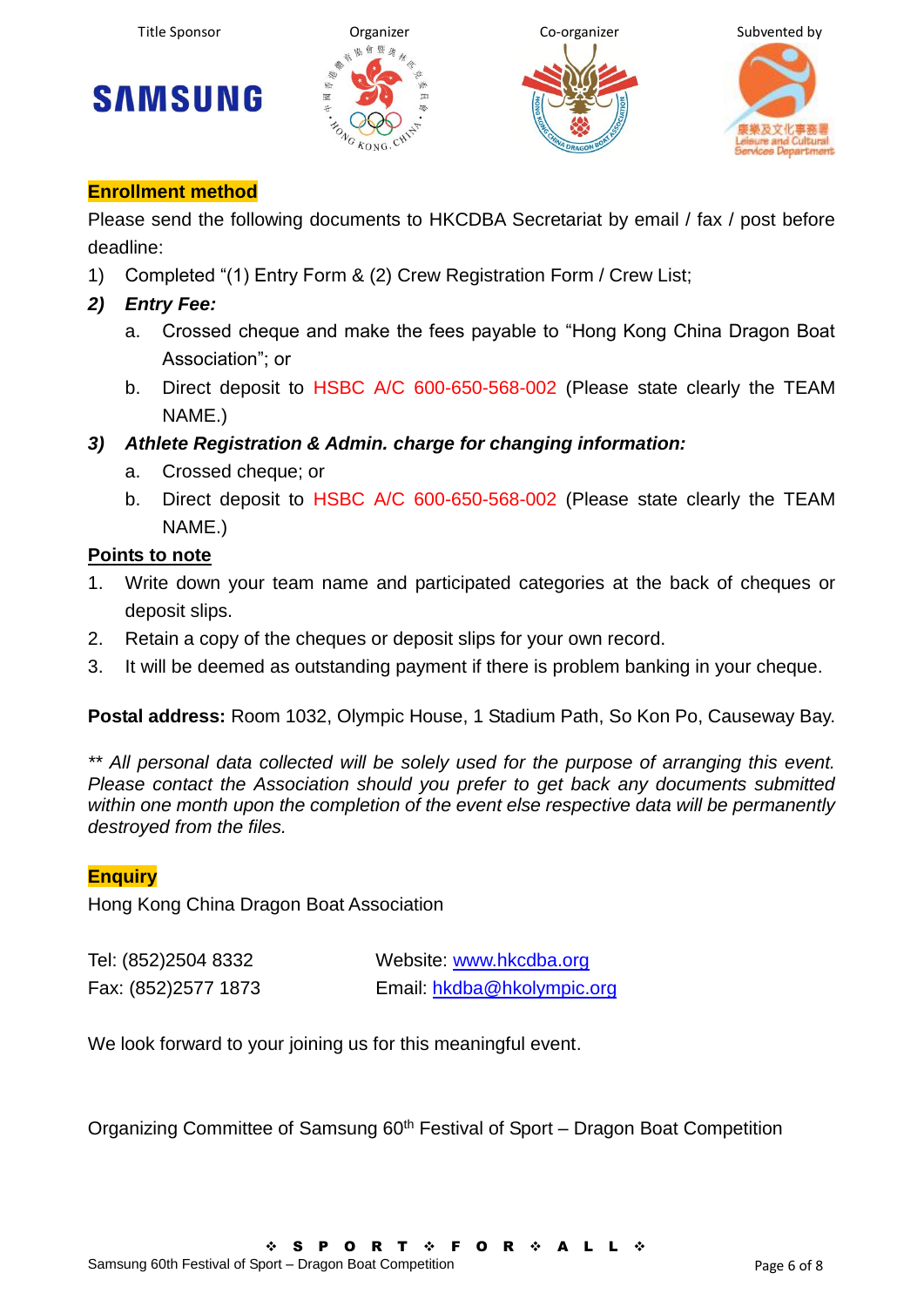







# **Samsung 60th Festival of Sport – Dragon Boat Competition**

## **(1) Entry Form**

| Team name:                |                  |
|---------------------------|------------------|
| Name of                   | Member No.       |
| Club/Organization/school: | (If applicable): |
| Address:                  |                  |
| Contact person:           | Position:        |
| Phone number:             | Email:           |
|                           |                  |

In case of incident, emergency contact person and phone number is:

#### **Participating category / categories**

| <b>Small Boat (12 persons) 200m</b> |                                                                |              |               |  |  |  |  |  |
|-------------------------------------|----------------------------------------------------------------|--------------|---------------|--|--|--|--|--|
| <b>Categories</b>                   | <b>Entry fee</b>                                               | No. of teams | <b>Amount</b> |  |  |  |  |  |
| Open                                |                                                                |              |               |  |  |  |  |  |
| Women                               |                                                                |              |               |  |  |  |  |  |
| <b>Mixed</b>                        | Voting member / Ordinary member \$1,200-<br>Others \$1,500-    |              |               |  |  |  |  |  |
| Senior A (O40)                      |                                                                |              |               |  |  |  |  |  |
| Senior B (O50)                      |                                                                |              |               |  |  |  |  |  |
| Inter-company                       | Voting member / Ordinary member \$1,500<br>Others \$2,000      |              |               |  |  |  |  |  |
| Post-secondary Open                 |                                                                |              |               |  |  |  |  |  |
| <b>Post-secondary Women</b>         | Voting member / Ordinary member \$600-<br><b>Others \$750-</b> |              |               |  |  |  |  |  |
| Junior U23                          |                                                                |              |               |  |  |  |  |  |

**Declaration**

1. We, the club / company / organization agree to abide by the constitution, by-law, race rules and regulations of the Association, which may refuse to accept this application without giving any reason therefore.

2. We, the club / company / organization warrant that the information supplied aforesaid are true, correct and complete. We declare that all the participants can swim for at least 50 meters. All of them are healthy, physically fit, and suitable to participate in the dragon boat races. We understand that we join the training or races at our own risk. We also agree to discharge Hong Kong China Dragon Boat Association from any responsibility in the event of injury, death or loss of property incurred, as a consequence of or while traveling to and from the venue(s) if the cause of injury, death or loss of property is due to our own negligence or inadequacy in health and fitness. We will purchase insurance coverage ourselves. We agree that the information provided to be used by Hong Kong China Dragon Boat Association to process this application.

**3.** We, the club / company / organization, hereby certify that we have obtained the prior approval from parent(s) / legal guardian(s) of each member of the team participating in this race *under 18 years old* and we take full responsibility for the care and safety of each of our members. We further confirm our acceptance of the conditions set out in the above paragraph.

| Signature |                                       |
|-----------|---------------------------------------|
| Name      |                                       |
| Position  |                                       |
| Date      | Stamp of Club / Organization / School |

 $\hat{\phi}$  S P O R T  $\hat{\phi}$  F O R  $\hat{\phi}$ 

Samsung 60th Festival of Sport – Dragon Boat Competition Page 7 of 8